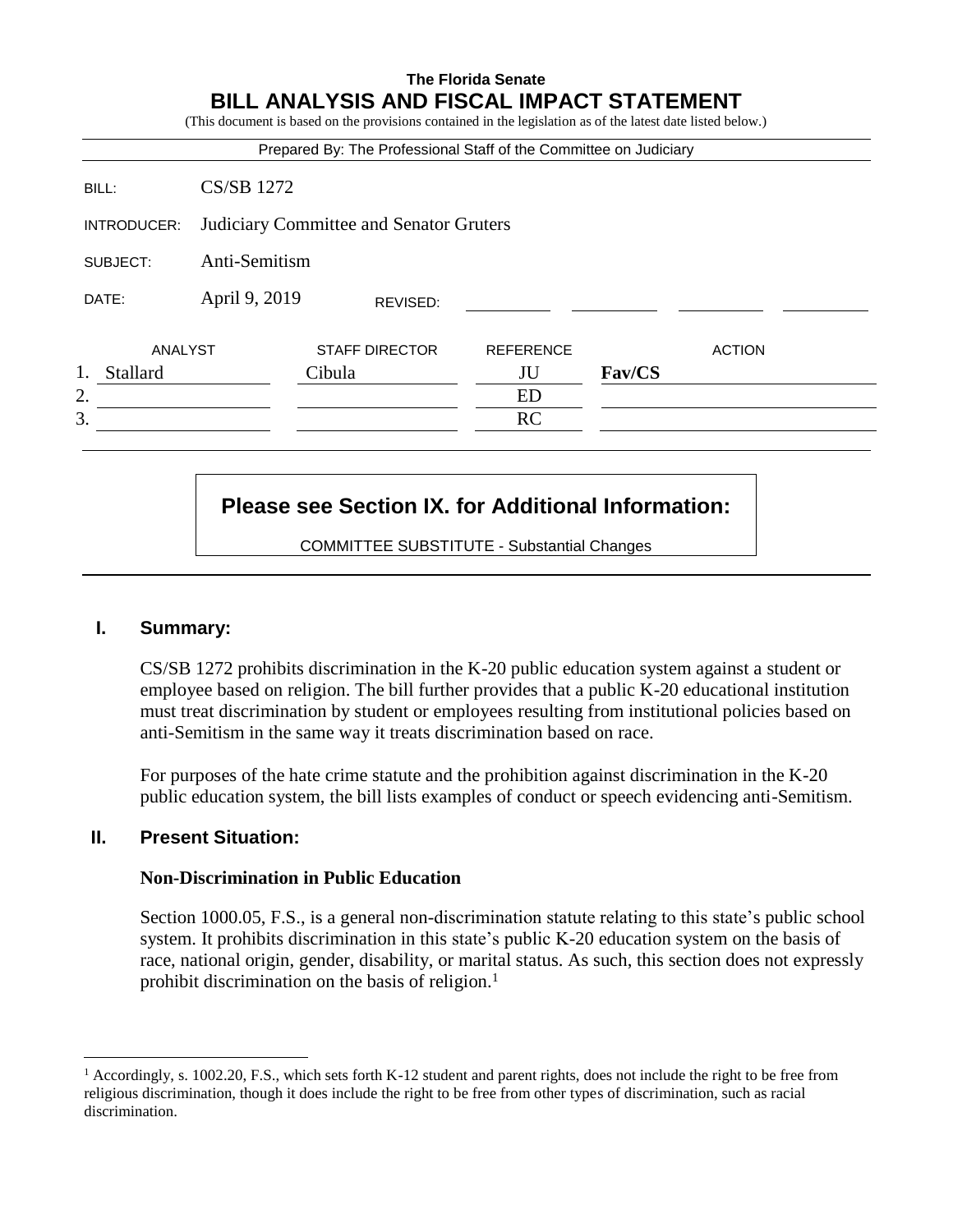However, s. 1002.206, F.S., prohibits discrimination in public schools against a student, parent, or school personnel based on a "religious viewpoint or religious expression."<sup>2</sup> Beyond this broad prohibition, the statute's focus is on protecting the rights of students, staff, and others to express their religious views and to participate in religious activities to the same extent that a person may express secular views and engage in secular activities. Accordingly, the statute specifies that a student may:

- Express his or her religious beliefs in coursework and in other ways "free from discrimination";
- Wear clothing, accessories, and jewelry that display a religious message or symbol to the same extent that s student may wear items that display a secular message or symbol; and
- Pray or engage in religious activities or religious expression before, during, or after the school day to the same extent that a student may engage in secular activities or expression.<sup>3</sup>

Moreover, a school district may not prevent its personnel from participating in student-initiated religious activities on school grounds, and may not prohibit an outside group from using school facilities merely because the group is religious.<sup>4</sup>

# **III. Effect of Proposed Changes:**

# **Prohibiting Anti-Semitism in the Public School System**

The bill amends s. 1000.05, F.S., to add discrimination based on religion to the forms of discrimination which is prohibited in the public school system. Additionally, the bill requires that discrimination in the public school system "by students or employees or resulting from institutional policies motivated by anti-Semitic intent" be treated identically to "discrimination motivated by race." The bill declares that nothing in this provision shall be construed to:

- Diminish or infringe upon any right protected under the First Amendment to the United States Constitution, or the State Constitution; or
- Conflict with federal or state discrimination laws.

For the purposes of s. 1000.05, F.S., the bill provides that "anti-Semitism" includes:

- A certain perception of the Jewish people, which may be expressed as hatred toward Jewish people.
- Rhetorical and physical manifestations of anti-Semitism directed toward a person, his or her property, or toward Jewish community institutions or religious facilities.

The bill provides that examples of anti-Semitism include:

- Calling for, aiding, or justifying the killing or harming of Jews, often in the name of a radical ideology or an extremist view of religion.
- Making mendacious, dehumanizing, demonizing, or stereotypical allegations about Jews as such or the power of Jews as a collective, especially, but not exclusively, the myth about a world Jewish conspiracy or of Jews controlling the media, economy, government, or other societal institutions.

 $\overline{a}$ 

<sup>2</sup> Section 1002.206(2), F.S.

<sup>3</sup> Section 1002.206(3)-(4), F.S.

 $4$  Section 1002.206(4)(b)1., and (c), F.S.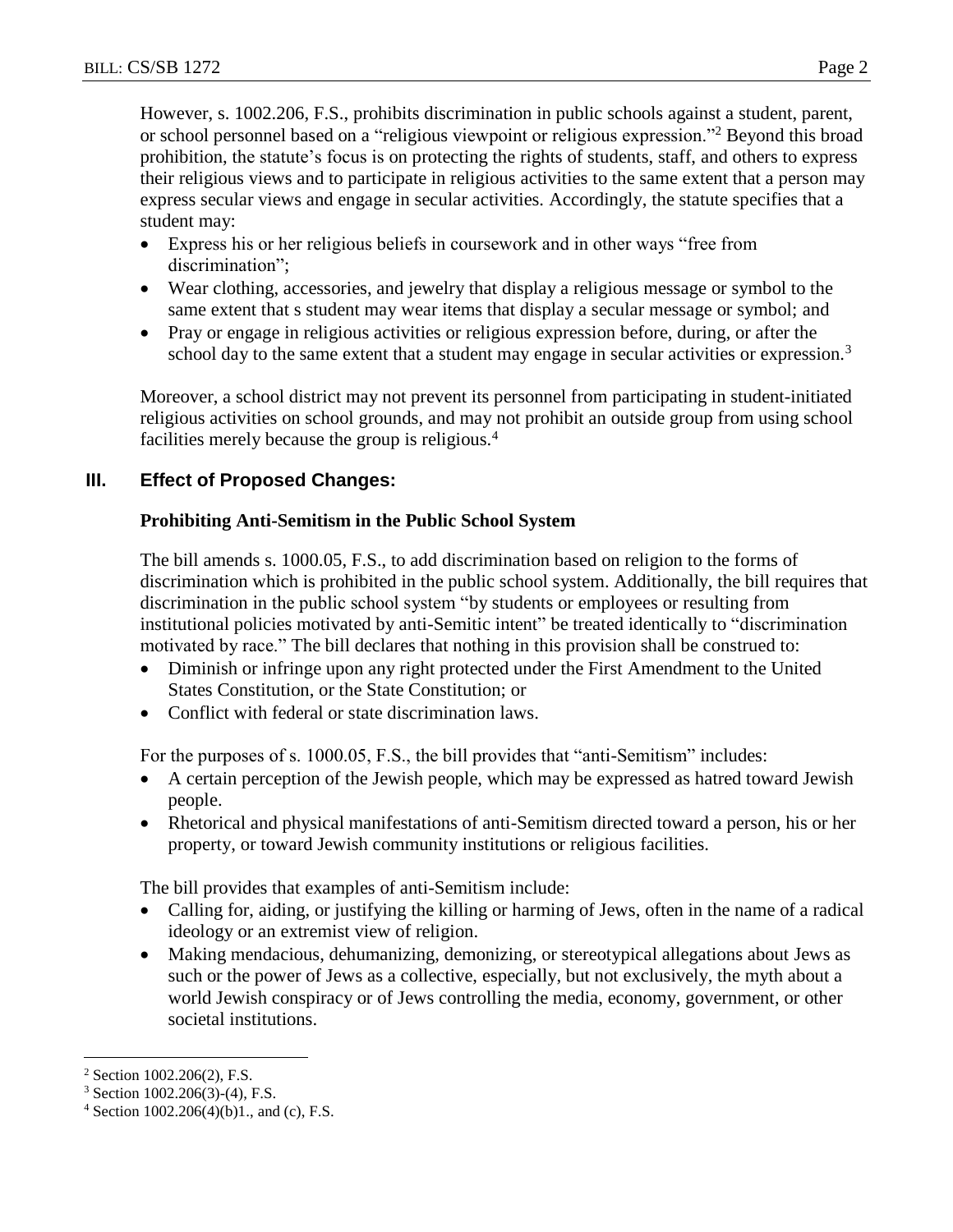- Accusing Jews as a people of being responsible for real or imagined wrongdoings committed by a single Jewish person or group, the State of Israel, or even for acts committed by non-Jews.
- Accusing Jews as a people or the State of Israel of inventing or exaggerating the Holocaust.
- Accusing Jewish citizens of being more loyal to Israel, or the alleged priorities of Jews worldwide, than to the interest of their own nations.

The bill also provides that examples of anti-Semitism related to Israel include:

- Demonizing Israel by using the symbols and images associated with classic anti-Semitism to characterize Israel or Israelis, drawing comparisons of contemporary Israeli policy to that of the Nazis, or blaming Israel for all inter-religious or political tensions.
- Applying a double standard to Israel by requiring behavior of Israel that is not expected or demanded of any other democratic nation, or focusing peace or human rights investigations only on Israel.
- Delegitimizing Israel by denying the Jewish people their right to self-determination and denying Israel the right to exist.

Finally, the bill amends s. 1002.20, F.S., which describes student and parent rights within the K-12 public school system, to specify that students and parents have a right to be free of discrimination based on religion.

## **Effective Dates**

The changes made by the bill to the hate crimes statute are effective October 1, 2019. The remainder of the bill takes effect July 1, 2019.

## **IV. Constitutional Issues:**

A. Municipality/County Mandates Restrictions:

This bill does not require counties or municipalities to spend funds or limit their authority to raise revenue or receive state-shared revenues as specified in Article VII, s. 18 of the Florida Constitution.

B. Public Records/Open Meetings Issues:

None.

C. Trust Funds Restrictions:

None.

D. State Tax or Fee Increases:

None.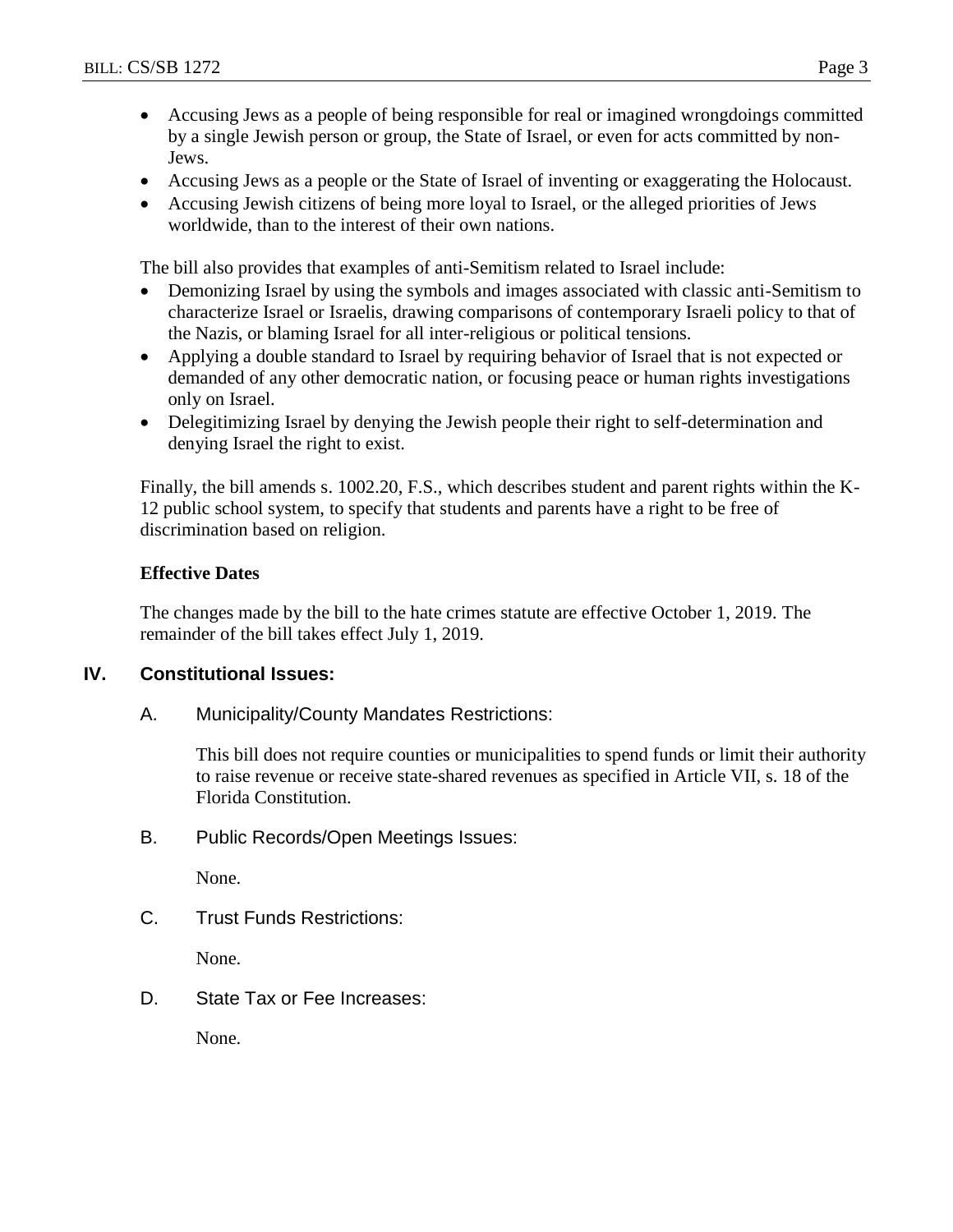#### E. Other Constitutional Issues:

None identified.

#### **V. Fiscal Impact Statement:**

A. Tax/Fee Issues:

None.

B. Private Sector Impact:

None.

C. Government Sector Impact:

The Criminal Justice Impact Conference reviewed HB 741, a similar bill to SB 1272, to determine the impact of the bill on prison beds. The conference determined that the bill will have a positive insignificant impact on prison beds.<sup>5</sup>

#### **VI. Technical Deficiencies:**

None.

**VII. Related Issues:**

None.

 $\overline{a}$ 

#### **VIII. Statutes Affected:**

This bill substantially amends the following sections of the Florida Statutes: 1000.05, and 1002.20.

## **IX. Additional Information:**

## A. Committee Substitute – Statement of Substantial Changes:

(Summarizing differences between the Committee Substitute and the prior version of the bill.)

#### **CS by Judiciary on April 8, 2019:**

The committee substitute removes the definition of religion from the underlying bill. Additionally, the committee substitute declares that its provision requiring public school anti-Semitic discrimination to be treated identically to race-motivated discrimination is consistent with the state and federal constitutions and other laws.

 $5$  Criminal Justice Impact Conference, Narrative Analysis of HB 741 – Anti-Semitism (Similar to SB 1272) (Feb. 27, 2019), [http://edr.state.fl.us/Content/conferences/criminaljusticeimpact/HB741.pdf.](http://edr.state.fl.us/Content/conferences/criminaljusticeimpact/HB741.pdf)